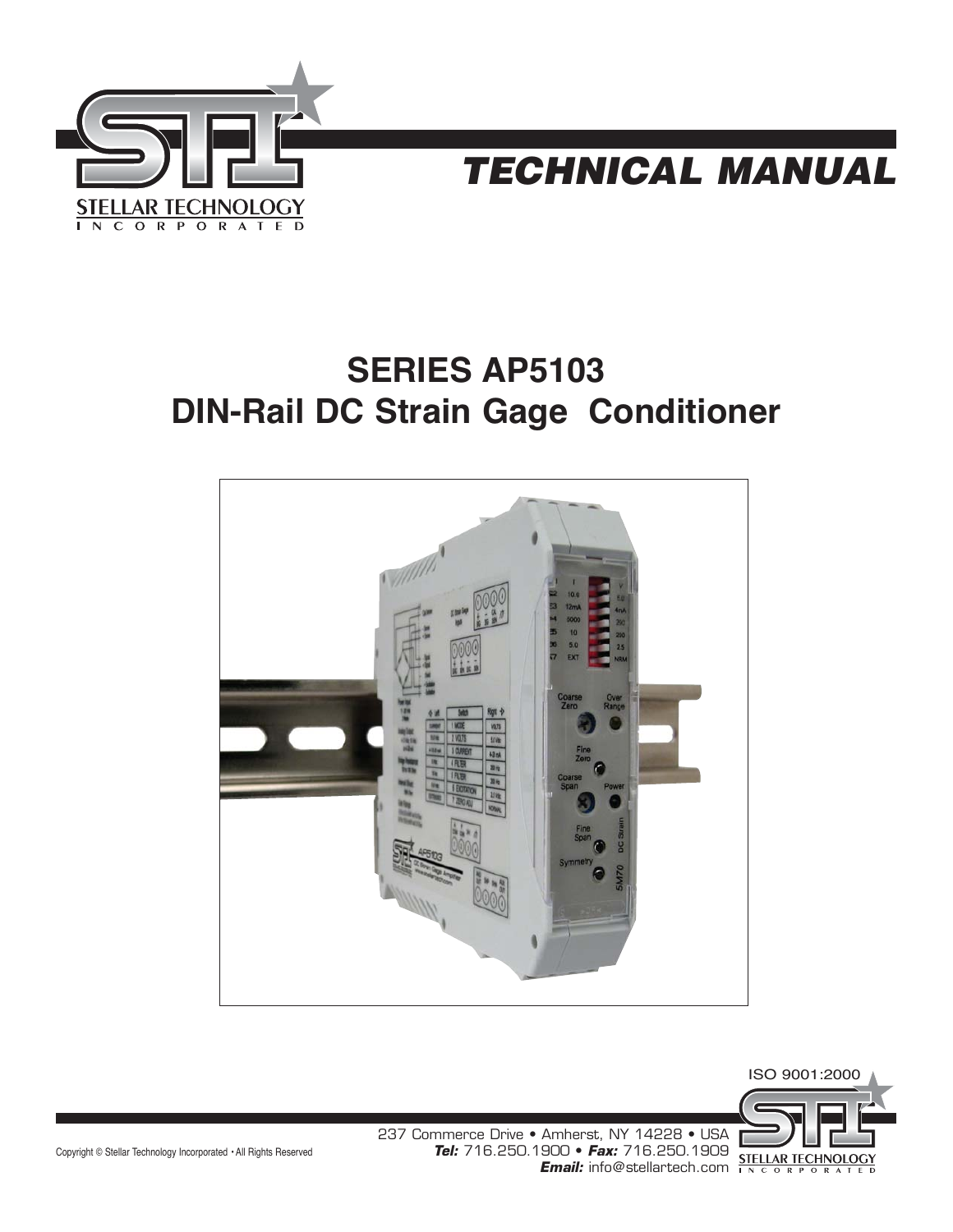# **GENERAL DESCRIPTION AND SPECIFICATIONS**

The Series AP5103 is a single-channel DIN Mount instrument which is easily configured, rugged, analog based signal conditioner made to operate with traditional Wheatstone mv/V stain gage bridge sensors used to measure force, pressure, torque and other DC strain gage related measurements. The Series AP5103 has an extremely wide DC power input range with user selectable gain, zero and anaolg output making it adaptable to any users sensor application that requires stable, repeatable and noise free analog signals for control or data acquisition.

The Series AP5103 is best calibrated by means of a "two-point (dead-weight)" or shunt-calibration technique, which is outlined in section three. The supplied calibration resistor is 59 kilohms, 1% which is located internally to the AP5103 case.



View of Side Label of the Series AP5103 Strain Gage Module

# **Series AP5103 DC Strain Gage Module**

Access switch settings via the front panel of the AP5103 by gently pulling the

clear plastic cover (from the bottom side) so the cover rotates open from or without power to the unit. Once completed, return the cover to the the top. Use a small tool or finger to place the switches to the left or right position as you face the front of the module. This process can be done with original position.

## **DC Strain Gage Symmetry Operation**

For applications requiring precision in both tension and compression (CW & CCW for torque cells), the AP5103 contains a symmetry adjustment which corrects for negative span or slope of the transducer.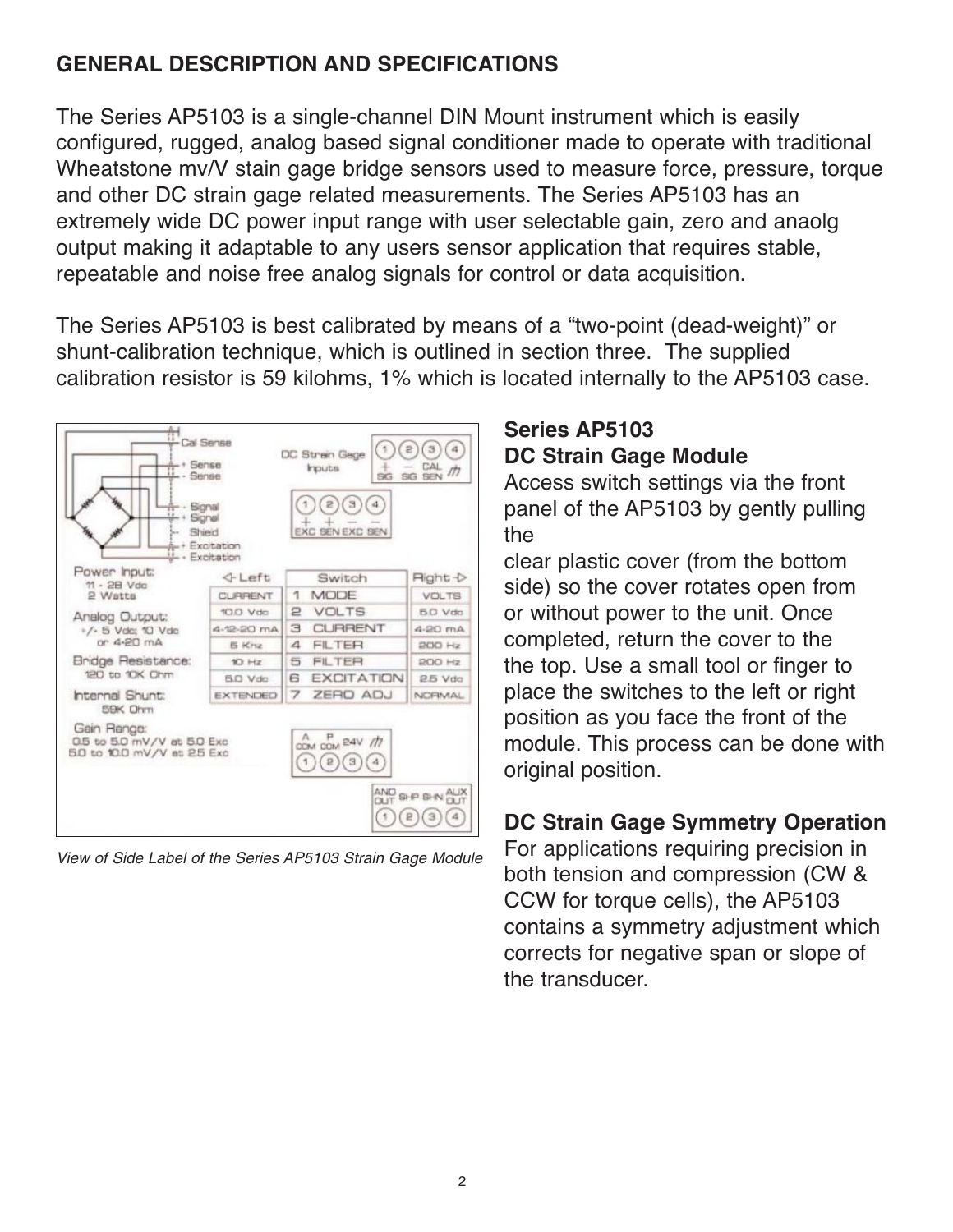# **AP5103 SPECIFICATIONS**

**Measurement Range:** Adjustable 0.5 mV/V to 10.0 mV/V; nominal full-scale **Transducer Types:** Conventional 4-arm strain gage bridges, 120 to 10 k ohm **Excitation:** 2.5 or 5.0, selectable - up to 70mA **Power Supply :** 11 - 28 Vdc regulated; 2 watts max. **Analog Ouput :** selectable; ± 0 to 5, ± 0 to 10 Vdc, 4-12-20 or 4-20mA (20% over-range, voltage only) **Operating Temperature :** -10 to +70 Degrees C, 5 to 95% relative humidity, non-condensing **Amplifier Common - Mode Range:**  $\pm 3$  V operating;  $\pm 30$  V without instrument damage **Common - Mode Rejection Ratio :** - 60 dB @ 1/2 excitation **Input Impedance :** Differential and Common-Mode > 10,000 MΩ

**Offset :** user adjustable; vs. Temperature: ±30 ppm /°C; vs. Time: ±10 ppm/month

**Gain Accuracy :** Limited only by calibration accuracy

**Gain Stability :** vs. Temperature: ±30 ppm/°C; vs. Time: ±10 ppm/month

**Linearity** : better than  $\pm$  0.03% of full scale

**Filter:** 3-pole modified Butterworth; 3 dB down at 10 Hz, 200 Hz or 5kHz; selectable **Step-Response Settling Time (Full-Scale Output @ 10 Hz):** To 1% of final value: 0.068 sec; (0.0034 sec @ 200 Hz) (0.00015 sec @ 5 kHz)

To 0.1% of final value: 0.090 sec; (0.0046 sec @ 200 Hz) (0.00018 sec @ 5 kHz)

To 0.02% of final value: 0.100 sec; (0.0054 sec @ 200 Hz) (0.0002 sec @ 5 kHz)

#### **Dimensions**

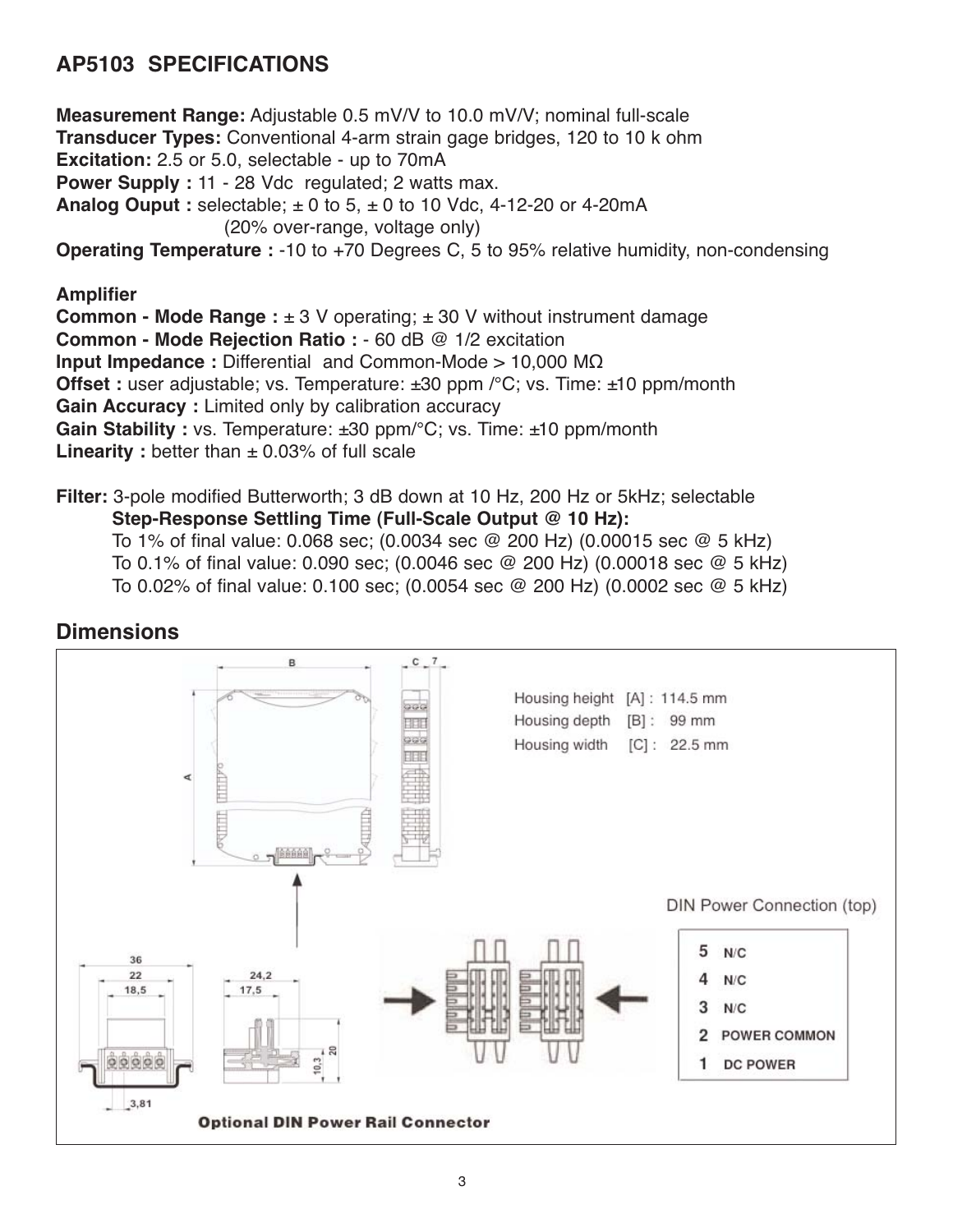## **TRANSDUCER CONNECTIONS**

The Series AP5103 I/O CONNECTIONS are via non-removable screw terminals which will accept wire sizes from AWG 12 to 26. NOTE: The recommended transducer cabling would be eight wire, individually shielded, twisted pair - wired as indicated (Fig. 1) Sense lines must be connected at the transducer (as recommended) or at the AP5103 screw terminals - as a minimum. Table 2 denotes screw terminal assignments.

| I/O Connector         |              |                | Conditioner               |
|-----------------------|--------------|----------------|---------------------------|
| Pin                   | <b>Screw</b> | Terminal       | Line                      |
| Number                | Terminal     | Label          | <b>Function</b>           |
| Top Rear 1            | 1            | $+$ EXC        | + EXCITATION              |
| <b>Top Rear 2</b>     | 2            | $+$ SEN        | $+$ SENSE                 |
| <b>Top Rear 3</b>     | 3            | $-EXC$         | - EXCITATION              |
| <b>Top Rear 4</b>     | 4            | - SEN          | - SENSE                   |
| <b>Top Front 1</b>    |              | $+ SIG$        | + SIGNAL Input            |
| <b>Top Front 2</b>    | 2            | - SIG          | -SIGNAL Input             |
| <b>Top Front 3</b>    | 3            | <b>CAL SEN</b> | <b>CALIBRATION SENSE</b>  |
| <b>Top Front 4</b>    | 4            | ПΠ             | <b>SHIELD</b>             |
| <b>Bottom Front 1</b> | 1            | Ano Out        | <b>ANALOG Output</b>      |
| <b>Bottom Front 2</b> | 2            | <b>SHP</b>     | <b>Shunt Positive</b>     |
| <b>Bottom Front 3</b> | З            | <b>SHN</b>     | <b>Shunt Negative</b>     |
| <b>Bottom Front 4</b> | 4            | <b>AUX</b>     | <b>AUXILIARY Output *</b> |
| <b>Bottom Rear 1</b>  | 1            | Acom           | <b>Analog Common</b>      |
| <b>Bottom Rear 2</b>  | 2            | Pcom           | <b>Power Common</b>       |
| <b>Bottom Rear 3</b>  | 3            | 24 V           | <b>24 Vdc Power</b>       |
| <b>Bottom Rear 4</b>  | 4            | ПΤ             | <b>SHIELD</b>             |
|                       |              |                |                           |

#### **Table 2 Series AP5103 Pin Assignments**

\* AUXILIARY Output is used for future 5M module interfacing only

#### **Fig. 1 Series AP5103 Transducer Cabling**

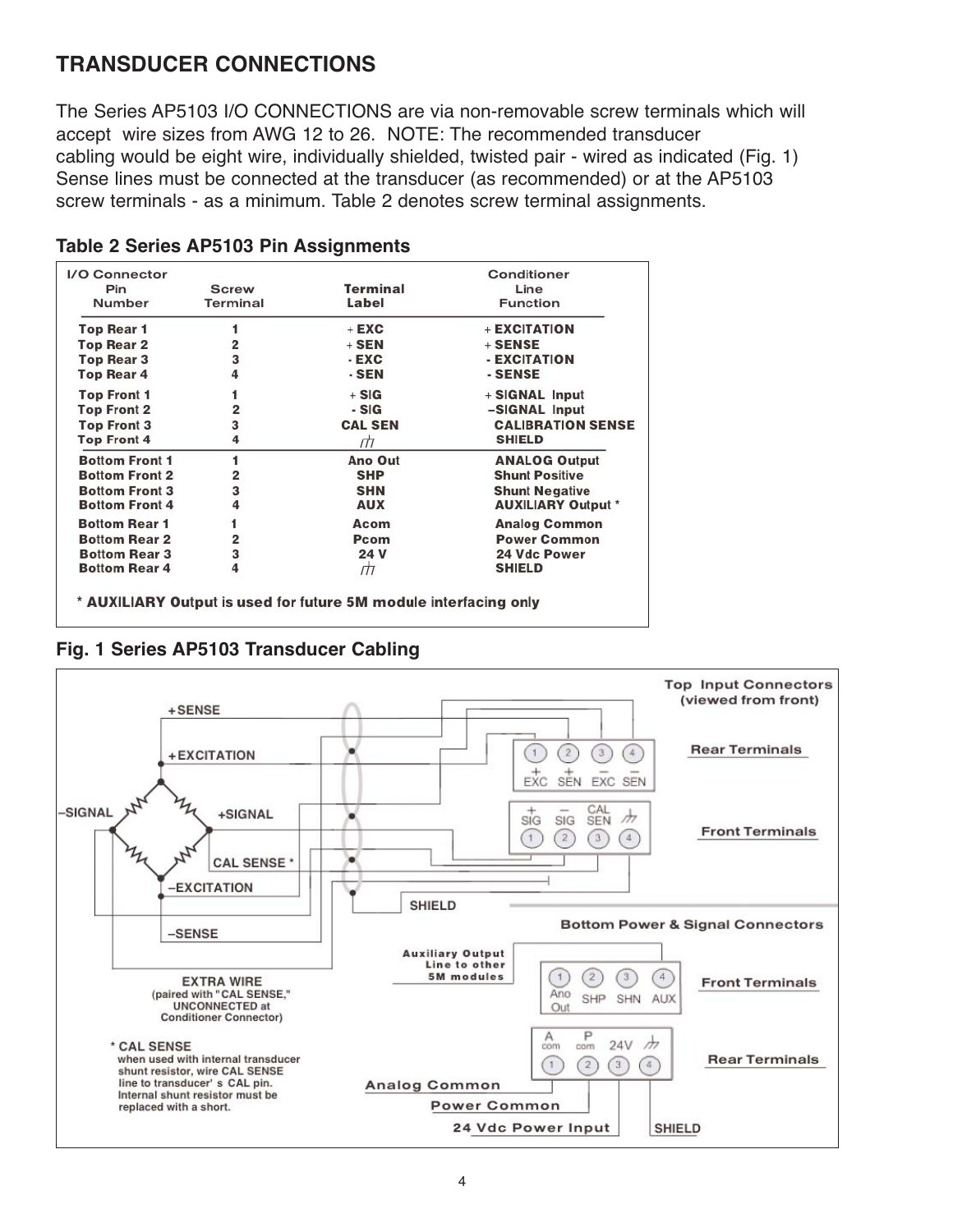## **CALIBRATION**

Calibration of the AP5103 is accomplished by the conventional shunt technique, using an internally installed calibration resistor, or via the "dead-weight" method.

Calibration Resistor. If a fixed resistor is shunted across one arm of a strain gage bridge, it produces an unbalance equivalent to that of a particular value of mechanical input. If this Equivalent Input value is accurately known, it can be used as a reference point for shunt calibration of the system. Upon completion of installation of the transducer and its associated cabling, the user can:

- 1. Perform an overall dead weight calibration using a precisely known value of mechanical input. The calibration can then be transferred to the installed calibration resistor for convenience in subsequent checking.
- 2. Replace the installed calibration resistor with one (or an equivalent resistance value) supplied by the transducer manufacturer to achieve a precisely known Equivalent Input allowing the instrument sensitivity to be adjusted correctly.
- 3. Determine the Equivalent Input value for the installed calibration resistor, knowing the transducer sensitivity, and adjust the instrument sensitivity accordingly.

A one percent, 59-kilohm calibration resistor is installed in the AP5103 at the factory. The installed resistor can usually be used even though the transducer calibration data mentions some other resistance value. In Section 4 of this manual, the techniques described above are demonstrated. If, however, the installed value of calibration resistor is not appropriate for the transducer and measurement range to be used, the 59-kilohm resistor should be replaced at this time. The calibration resistor is mounted on terminals located internally to the AP5103 conditioner's printedcircuit board. It can be accessed by removing the instrument case (Fig. 5).

Note: A variety of DC Load Cells and Slip Ring Torque Transducers are supplied with the appropriate calibration resistor integral to the transducer. When this type of transducer is used it will be necessary to place a short across the 59-kilohm resistor internal to the instrument. The transducer calibration resistor can be appropriately connected to the AP5103 calibration circuit via the transducer cabling. Refer to cabling diragam section of this manual in the area of CAL SENSE.

This section contains the instructions for calibrating the AP5103. Included is a functional description of the instrument front-panel (see Figure 2). To perform calibration, proceed as follows with the sensor or calibration standard connected.

A. Turn power ON to the AP5103 DC Power input terminal (11 to 28 Vdc input) The front-panel indicator should light green to indicate the application of dc power. Allow 10 minutes of warmup for stabilization of transducer characteristics. Set the Coarse Zero and Span controls label marked position.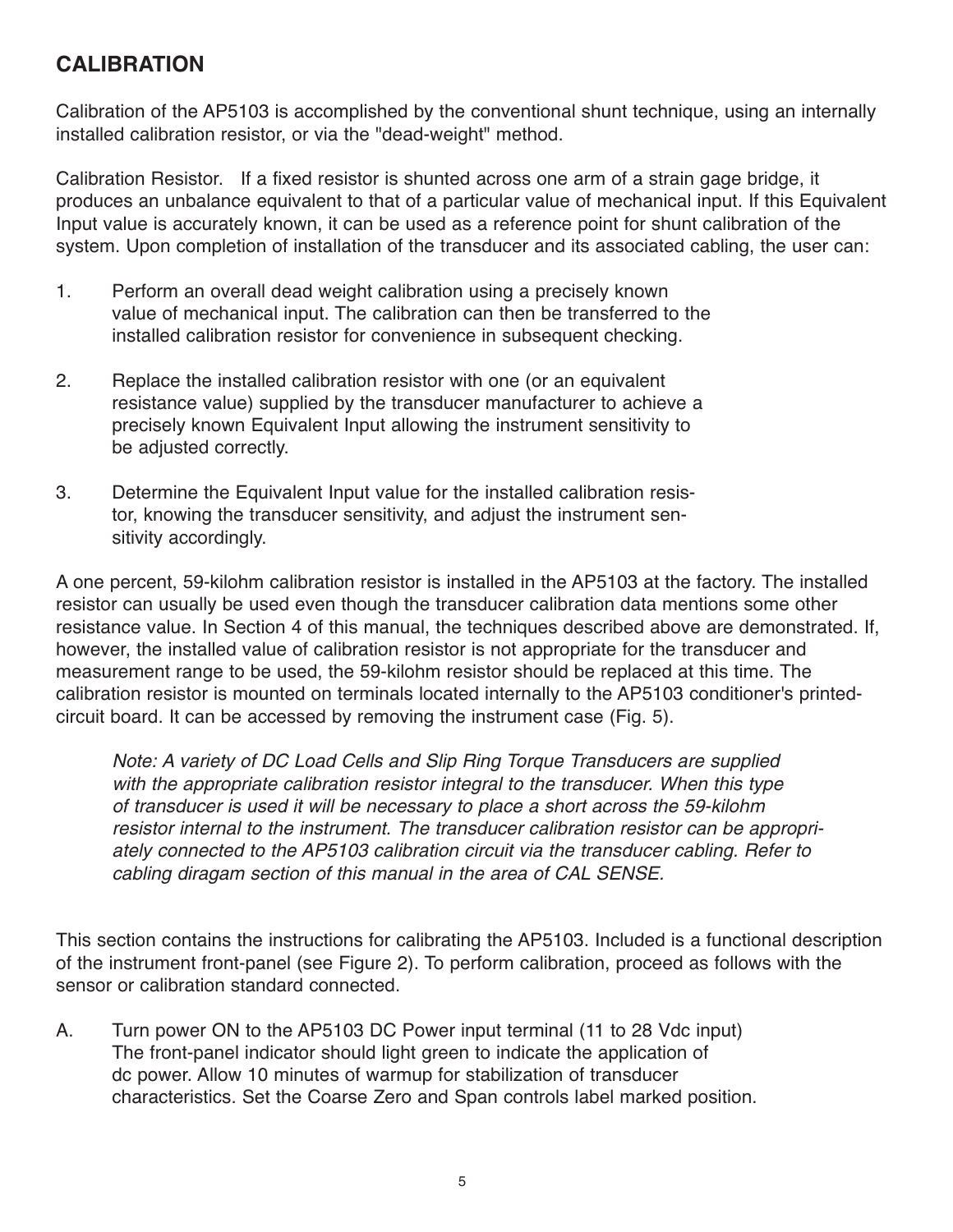## **CALIBRATION (cont.)**

- B. Set the Coarse Zero and Span controls to the marked label position (<, Min>).
- C. Position the front panel switches to the desired settings for the application. Refer to Fig. 2 for details. Connect readout device (i.e. voltmeter) to ANO & A Common.
- D. With the transducer unloaded, adjust the Coarse Zero and the Fine Zero control until the desired analog output is achieved. If greater zero authority is desired, place the front panel Switch 7 - "Zero Adj" to the extended range. This will allow the user to obtain 100% zero offset control. The Normal postion of switch 7 allows for approx. 25% Zero authority.
- E. Apply a known dead weight value which is greater than one half of full scale in the positive direction or activate the "SHP" terminal (shunt positive) by connecting "SHP" to "Power Common" as described in Fig. 3. Adjust Coarse Span to obtain your nominal full scale analog output. Use Fine Span control to adjust the signal to the precise value required (or for an analog value that correspondes with the appropriate Shunt Calibration value). Unload the transducer and check "Zero" and adjust as necessary. Repeat Span load and verify values. If the transducer is to be also used in the negative realm, load the transducer in the negative direction with the the same dead weight value or activate the "SHN" (shunt negative) and adjust the Symmetry control until you obtain the proper negative output reading.
- F. Repeat step (e) as needed to obtain analog output precision. Note that any Span (gain) adjustments will effect the Zero (balance) value.

Note: When appling the SHUNT resistor value for calibration, the sensor should be in an "unloaded" condition.

When completed, replace the plastic front cover to its original position and ensure connections and proper shielding to the module, and to the DIN rail to which the AP5103 is attached, are correct.

#### **Fig. 3 Shunt Connections**

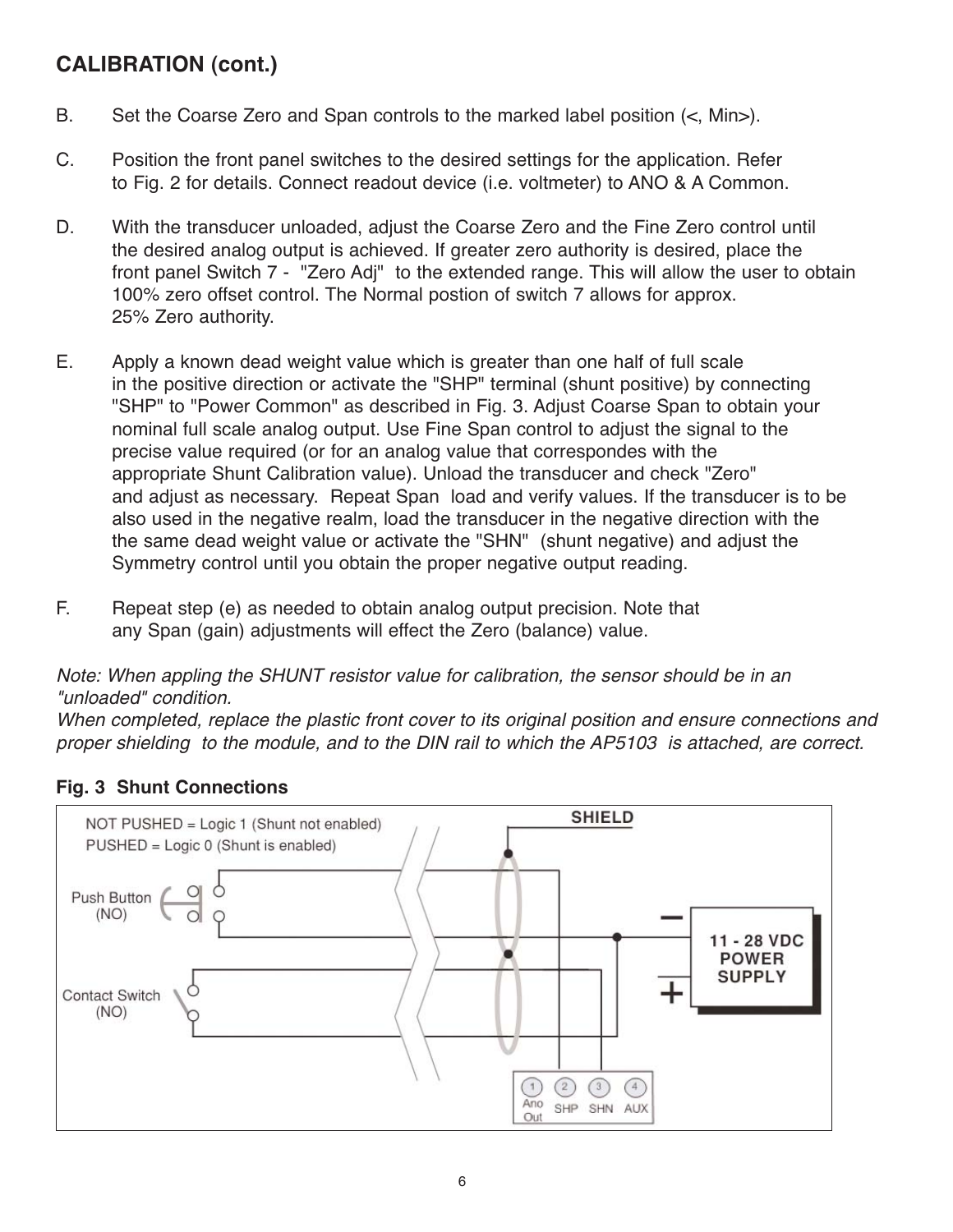## **CALIBRATION (cont.)**

If the transducer calibration is unknown, the following calculation is useful to calculate an Equivalent Input value for the factory installed, 59K Ohm shunt resistor. This will approximate the value assuming that the mv/V sensititivity and bridge resistance of the sensor are known.

$$
X = \frac{25000 R_b}{KR_c}
$$
  
where **X** = Equivalent Input, % of full scale

 $\rm R_b$  = bridge resistance, ohms  $K =$  transducer sensitivity, mV/V full scale

 $R_c$  = calibration resistance, ohms (59 k installed)

Sample Calculation: Assume that  $K = 3.000$  mV/V for a 5000-pound loadcell (fullscale) with a bridge resistance of 350 ohms.

$$
X = \frac{25000 \times 350}{59000 \times 3} = 49.4\% \text{ of full scale} = 2472 \text{ pounds}
$$

#### **Remote Calibration Check.**

The instrument can be placed in the calibration mode

(positive or negative) by shorting pin Power Common and SHP for positive or SHN for negative on the lower I/O connector. Figure 4 indicates two methods of remotely entering the calibration mode (external switch, or push button control). The Remote Cal function provides a convenient method of periodically monitoring calibration of the instrument in the positive or negative realm.

#### **Fig. 2 Front Panel Settings and Indicators**

|                                        | Switch 1 · Mode · selects current (I) or voltage analog output                                                      |
|----------------------------------------|---------------------------------------------------------------------------------------------------------------------|
|                                        | Switch 2 $\cdot$ Volts $\cdot$ selects +/ $\cdot$ 5 or +/ $\cdot$ 10 Vdc when mode is voltage                       |
| $\vee$<br>4<br>2 10.0<br>5.0           | Switch 3 - Current - selects 4-12-20 or 4-20mA when mode is current                                                 |
| <b>GrnA</b><br>3 12mA<br>4 5000<br>200 | Switch 4 - Filter - selects 5 kHz or 200 Hz at 3 db, for 200 Hz switch 5 must be set to the right                   |
| 10 <sup>1</sup><br>55<br>200           | S witch 5 - Filter - selects 10 Hz or 200 Hz at 3 db, for 200 Hz switch 4 must be set to the right                  |
| 25<br>6 50<br>NRM<br>7 EXT             | Switch 6 - Excitation - selects excitaton level, 2.5 or 5.0 Vdc - effects mV/V gain                                 |
|                                        | Switch 7 · Zero Adj. · selects extended (100%) or normal (20%) zero authority                                       |
| Coarse<br>Oven<br>Zero                 |                                                                                                                     |
| Range<br>Fine                          | Coarse Zero - 16 position switch adjustment for stepped zero balance control<br>with default calibration indicator. |
| Zero<br>Coarse                         | Fine Zero - 16 turn potentiometer for fine zero balance control                                                     |
| Span<br>Power<br>Min <sub>2</sub>      | Coarse Span - 16 position switch adjustment for stepped gain control with<br>default calibration indicator          |
| Fine<br>Spar                           | Fine Span · 16 turn potentiometer for fine gain - span control                                                      |
| <b>Symmetry</b>                        | Symmetry $\cdot$ adjust the negative output span to be equal to the positive output                                 |
|                                        | Over Range · indicates when the analog output is 2% greater than mode selected                                      |
|                                        | <b>Power · indicates the power input voltage is ON</b>                                                              |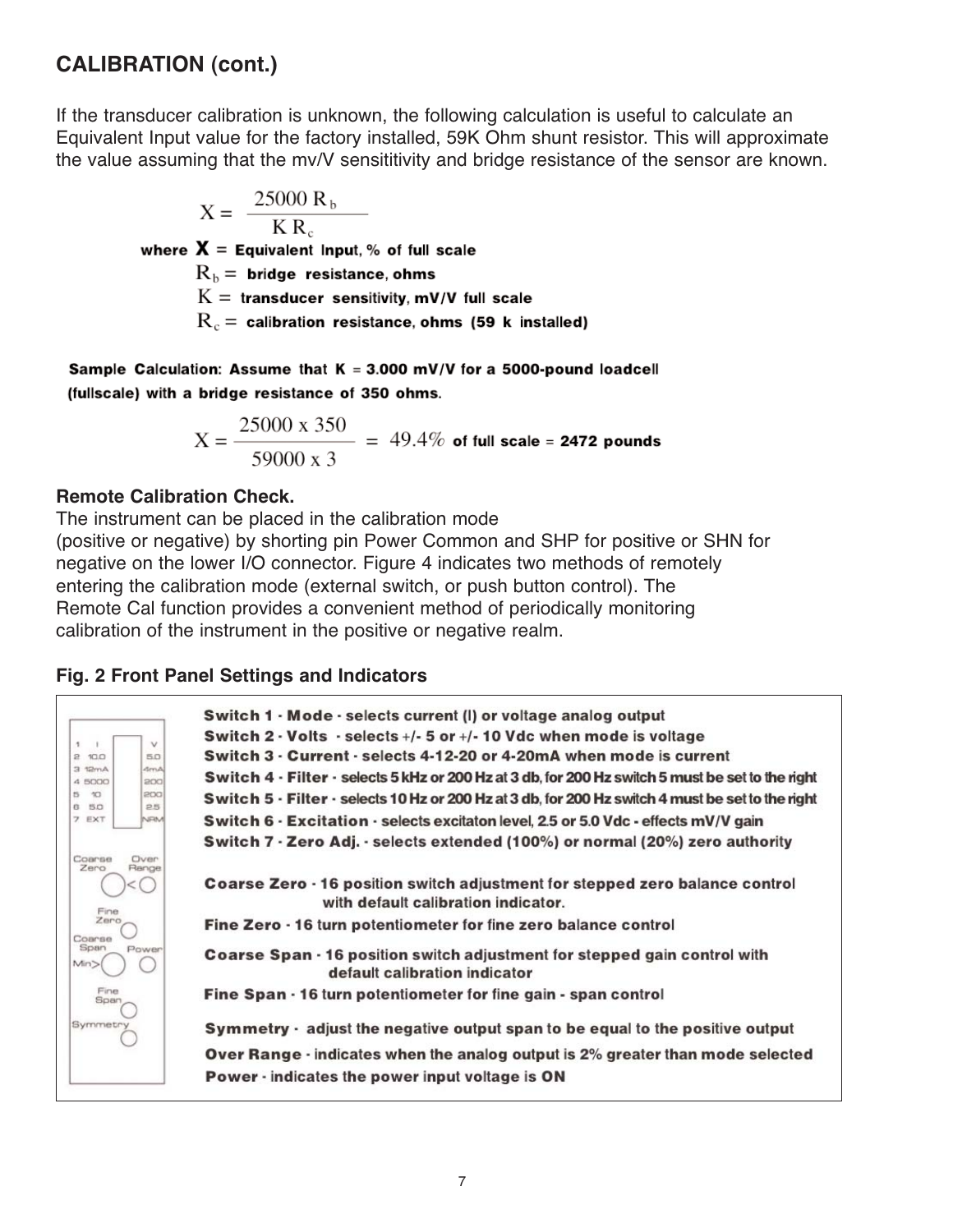## **VERIFICATION OF NORMAL OPERATION**

It is the purpose of this section to aid the user in determining, in the event of a malfunction of which the Series AP5103 is suspected of contributing, whether the instrument is functioning normally or whether it is the source of the observed trouble. In the event the unit requires repair, the user may also contact the factory Service Department or the local Daytronic Representative for assistance. Daytronic service information is located on the last page of this document.

If the instrument is suspected of faulty operation, perform the following steps.

- A. If the unit is totally inoperational (front-panel power indicator does not light), check the primary power input terminals for proper connection. Input power can be from 11 to 28 Vdc and will draw less than 2 watts. If properly connected, the front panel Green LED will be illuminated. Before reapplying power, visually inspect the power supply and the input power connections for any discrepancy which could have caused the overload.
- B. If the transducer has some preloading, the BALANCE controls may not allow successful zeroing of the instrument output. This condition can be remedied by connecting a resistor (50 k- 200 k range, metal-film type) from the +Signal terminal of the transducer to the + or –Excitation Sense terminals. The Excitation terminal to which the connection is made is determined by the direction of the loading or off-zero reading.
- C. The inability to balance correctly, where the instrument output reads totally off scale and the BALANCE controls have no authority, can very likely be the result of a damaged or defective transducer or cable. This possibility can be confirmed (or eliminated) by substituting a transducer and cable known to be in good condition or by simulating a balanced transducer, using either a commercially available transducer simulator or the simple star bridge arrangement shown in Figure 7. The star bridge simulates a conventional four-arm bridge in an exact condition of balance. To construct a star bridge, connect four 10% carbon resistors as shown in Figure 5. Use 180-ohm resistors to simulate a 350-ohm bridge and use 56-ohm resistors to simulate a 120-ohm bridge. Neither the resistor values nor temperature characteristics are critical since the balance condition of a star bridge is not determined by the resistance values. Solder two resistors together, then solder the remaining two resistors together. Next, connect the two junctions together using a separate wire as shown. There is a good reason for this method of construction, and it should be followed. Connect the substitute or simul ated transducer to the instrument I/O connector using a short 4-wire cable configuration as shown in Figure 4. Attempt to balance the substitute simulated transducer. If conditions now appear to be normal, the transducer or cable is at fault. If the previous difficulties persist, the AP5103 may be faulty.